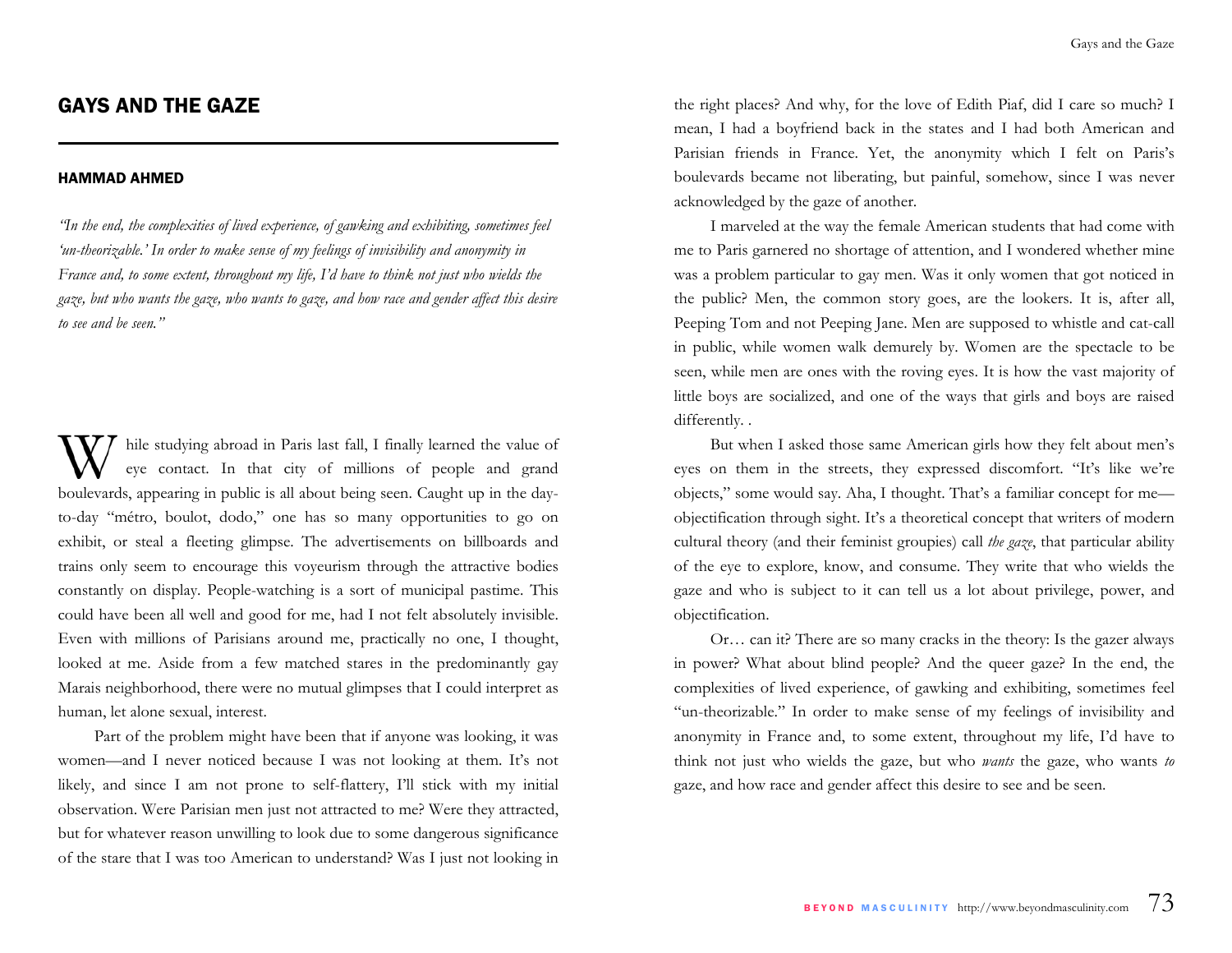#### **What the Foucault?**

Paris proved to be an oddly appropriate setting for my thinking about these issues since, for one reason or another, many of the influential social theories about the gaze first saw the light of day in France. In no way can I do justice to the entire Pantheon of French philosophy on this issue, but I'd like to revisit some of the notable theories if only to show that none of them have ever hit the bull's eye for me.

The famed French Freudian psychologist Jacques Lacan watched infants looking at mirrors and thought that there was a profit to be turned in writing about it. So he defined *le regard*—the gaze—as an awareness that what is looking back in the mirror at us is ourselves. Sort of a tough concept to swallow if you're still teething. But later on, he thought, the gaze develops into this sense that what we are looking at is looking back at us with an uncanny consciousness, whether it's our reflection in the mirror or a pigeon in the park. For all his perhaps underwhelming insight, he was among the first to write about the power and mystery that pure staring could encompass.

It took a little while longer for Michel Foucault, that theory queer *par excellence* and alleged lover of bondage, to write about the cruel power of the gaze. Inspired by the Victorian era prisons, hospitals, and other places of "treatment," he described a cold, all-knowing "clinical gaze" that modern doctors use in his groundbreaking book *The Birth of the Clinic*. He writes that it is a kind of stare that confers all the power upon the doctor to know his subject and to cure that subject. So in other words, whoever wields the gaze has the ability to control and dominate the one being looked at. And this is almost certainly true of Victorian prisons at least, but I've always felt that this is a poor mirror for day-to-day life among strangers. It's worthwhile remembering how the stare *can* be frighteningly oppressive, but also important not to take this idea too far.

Which is perhaps just what some feminist scholars in the 1970s and 80s, such as Laura Mulvey, did. Building off the ideas of Foucault and Lacan, they criticized the fact that men control the gaze, that they do all the looking and that women act as passive screens for their fantasies. They argued that images of women in the media and in pornography consistently demeaned the female form, and that men were socialized to stare at women as objects in order to control them and prevent them from talking or, well, looking back.

Were the feminists right? To an extent, yes, but less so as time has gone on. Certainly, the prevalence of men as objects-to-be-seen alongside women has increased dramatically, as exemplified in advertising and in popular culture. In fact, where I went to school, the men's water polo team—and not the women's—posted flyers of themselves all lined up wearing speedos as a gimmick, urging people to come to their games, presumably to see their sexualized bodies in action. So, at least from where I'm standing, I don't see that men are never the objects of the gaze.

Newer feminist critics have taken account of these complexities. Indeed, the question has moved out of academia and into popular culture. "The Female Gaze" <http://the-female-gaze.blogspot.com/> is a weblog that attempts to reverse the direction of the classically defined male gaze, for example. But what still often goes uncontested is the notion that the gaze objectifies its target and empowers its owner; in other words, watching is better than being watched. And unfortunately, most analyses focus primarily, if not solely, on heterosexual gazing between men and women.

Fortunately, there's some hope for gay men in this realm of academia. Of the few writings that talk about the queer gaze, Brian Pranger's work sheds some light on what it means to be gay and looking. He writes in *The Arena of Masculinity* that "gay men are able to subtly communicate their shared worldview by a special gaze that seems to be unique to them." A special gaze, huh? Sounds intriguing. He continues, "Most gay men develop a canny ability to instantly discern from the returned look of another man whether or not he is gay." Now don't we wish! Despite his valiant attempt, Pranger is a little too confident in the reliability of his sources. If it were so easy to tell who was gay, we'd never have to ask! But what's a little more concerning, at least to me, is that Pranger flattens the diversity within queer populations by referring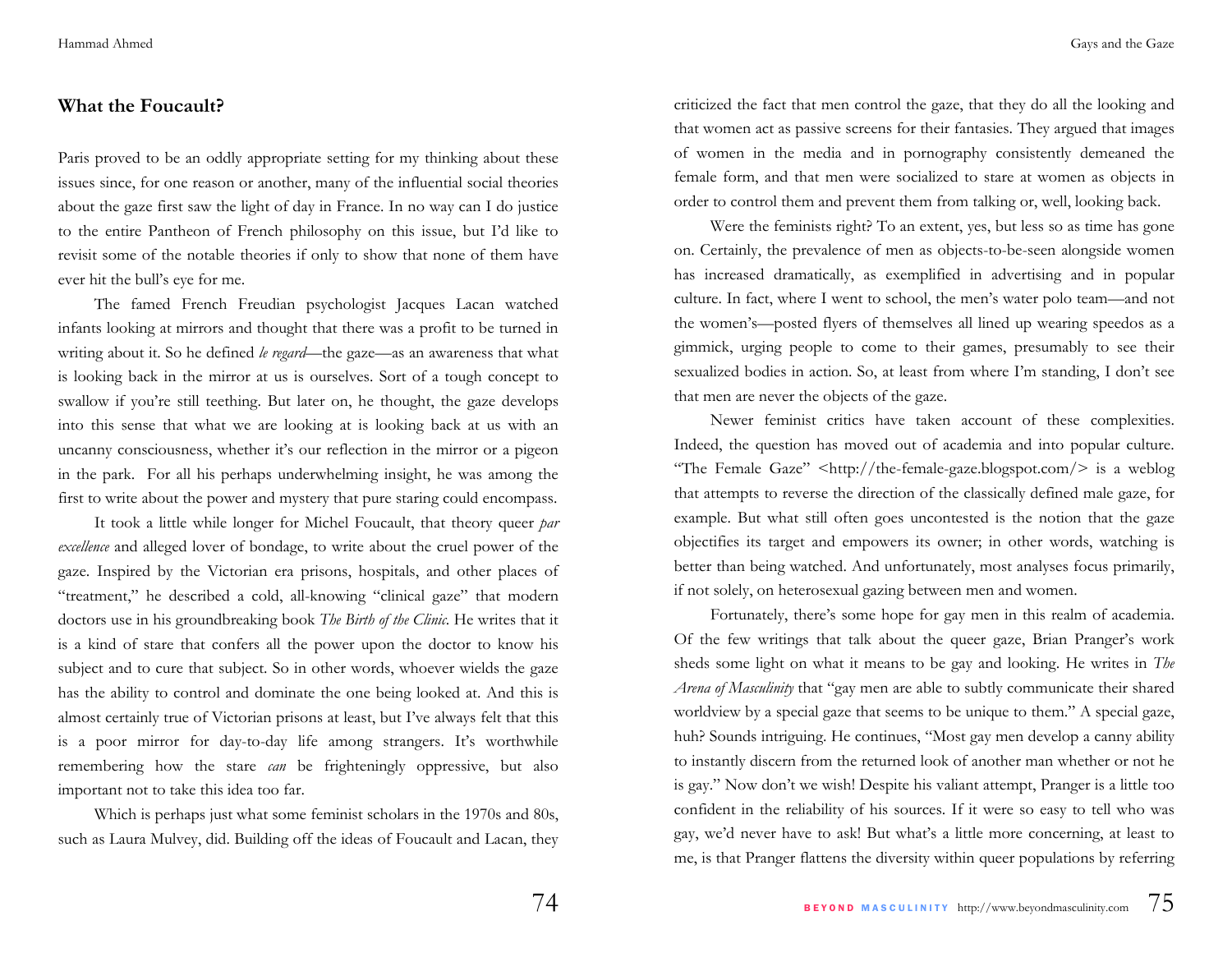to a "shared worldview." What about race, class, and all the other divisions within LGBT populations? Let's not forget about questioning and closeted folk. It seems like Pranger is living and writing in a little exclusive world of gaydom that I've never entered.

 Enough theory. The gay male gaze, I think, is not a singular gaze shared by all. I certainly had *no* idea where to begin when trying to identify gay men in Paris. Honestly, if I were still in the states, they would all have been gay to me. Those tight little pants, those pointy shoes, that hair done just-so—and the scarves! It just didn't mesh with my idea of a decidedly straight man. So as a queer, South Asian-American, theory-loving male spending an academic quarter studying abroad in Paris, where did all this theory and practice put me?

 Despite what Foucault might have argued, I didn't feel that being watched would put me under a microscope, having each crevice of my exterior scanned meticulously until it became all there was of me. Perhaps, à la Lacan, I was only looking for myself in the eyes of others; but I wasn't aiming to reduce them to reflections, I was trying to validate my own existence. And, apologies to the feminist scholars of yore, but I might have preferred being treated like a passive screen for male cat-callers over feeling like an anonymous shadow. But, the harder I tried to believe that it shouldn't matter whether or not some guy's gaze found me, it did. The sheer lack of eye contact and connection demoralized me after a while. Buying outlandish and eye-catching fashions could have been the answer if I weren't the reincarnation of Ebenezer Scrooge—and I gave up on trying to feel a part of Paris.

### **Averting the gaze**

After my stay in City of Light came to a close, I returned to California for school and, almost immediately, I was shocked to feel the eyes of men again

roaming my body. My god! It was like I was living in a colony of peeping toms! And no, after my attention drought in Paris, their stares weren't unwelcome. But it wasn't totally sexual, either. At college, mutual glimpses occur more frequently partly because students often know each other or share assumptions about who we are—it's hard to be perfectly anonymous on an insular campus, what with the advent of social networking websites like Facebook and Myspace.

Back at school in California, I reaffirmed the suspicion that the gaze works differently, and means differently, in varying contexts for all these reasons (density, culture, familiarity). Whereas in the Parisian metro, a mutual gaze might have foreshadowed an awkward moment or served as a sort of come-on, in college it might have initiated a conversation about the high prices of meal plans. And when a look *is* sexual on campus, it's not quite as easy to tell as it seemed in Paris.

Given the difference in the meaning of the gaze in these two places, you'd expect me to behave differently in both settings. And you'd be right. Being invisible in Paris made me want to stare (conspicuously, even) at everyone who I found attractive, if only to see if they would react. On campus, though, things are different. As a rule of thumb, I won't stare at conspicuously pretty (or, at least, "legally blonde" pretty) girls because I do not want to seem like the straight male jerk. It is perhaps a perk of being gay that I am not stunned by their charms. Another rule of thumb, more difficult to follow, is the no-staring-at-shirtless-men-in-the-dorm rule. I don't care who they are, if their door is open and their chest is bare, then I won't look at them – even if they're looking at me. Yeah, maybe I'll throw a glance in their direction if their back is turned, or if their gaze is reliably averted. But for some reason, I will not stare at them if they are looking back.

In the California culture that I'm familiar with, I am conscious of the power of the person who is the so-called "object of the gaze." Roaming the hallways, it is I who feels like an object around Mr. Dorm Hunk, who regularly leaves his door open at all hours and is often typing or reading or lazily pawing at his bare torso. In my head, I'm thinking, "This guy doesn't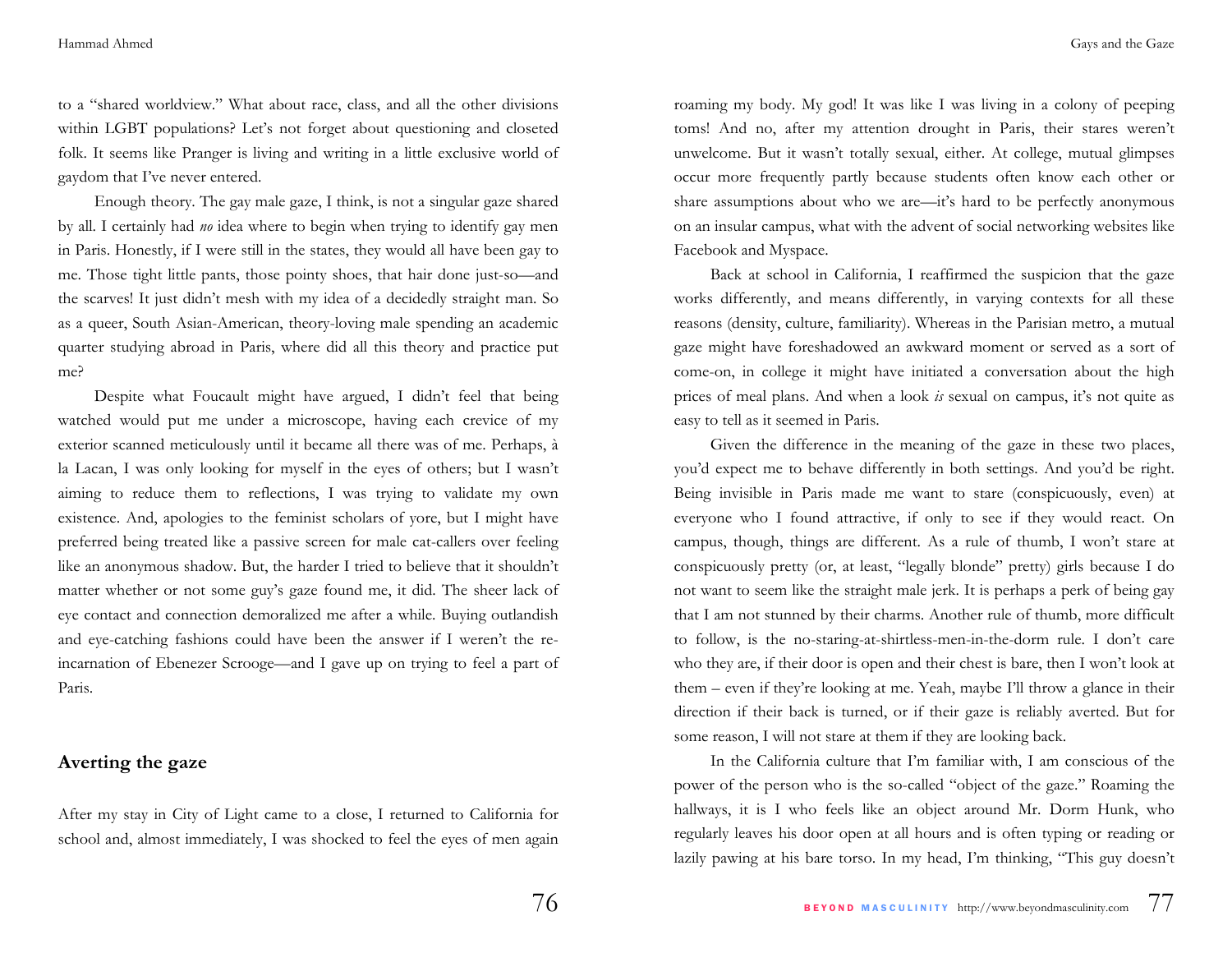need any more ego boosting. The last thing I want is for him to run off to his jock buddies and brag that he's got faggots ogling his body." Whether Mr. Dorm Hunk would really run back to his friends and giddily share such gossip, I'm not sure. It might be that my burning good looks would radically threaten that shirtless male's psyche, causing an identity crisis and making him feel powerless before my gaze. But that doesn't that sound very convincing. I just don't want to feed the fire that makes this person very obviously an avid exhibitionist.

Why can't I just enjoy it? I should be able to look, to savor with my eyes the sight that excites me because I am a man and—after all—men like to watch, right? I am aware that men make up this enormous audience with an insatiable appetite for pornography and visual pleasures. Not only is porn primarily consumed by men, but it is also primarily made for men. Even *Playgirl*, whose readership should ostensibly be female, has a fifty-percent male readership according to Mark Graff, president of Trans Digital. There's just a serious male bias when it comes to the voyeurism industry. And yet, I can't just sit back and enjoy it for at least two reasons: 1) *whose* body is on display & *when* is always conflictual and 2) my eyes don't have sex all by themselves.

### **The intrusion of bodies**

Let's just say, for the sake of argument, that Mr. Dorm Hunk was to send out pictures of himself to the dorm email list. I don't know that I would enjoy looking at them terribly much, at least based on my history. In the past, when people have sent me pictures of the newest *Dieux du Stade* calendar or forwarded me a sexy picture of a man, I've been conflicted. I'm aroused. I'm jealous. I'm curious, but I'm distracted from whatever else I was doing. Suddenly, my gaze is arrested by images I'm not sure I ever had much desire to see.

That's a part of sexuality that comes up too rarely in theory and in dayto-day talk. Even if I "desire" someone (as if complex feelings of sexuality can be summarized in the verb "desire"), I might not necessarily *want* to desire them. *The Science of Sleep* does a great job of setting up this tension. Stéphane, Gael Garcia-Bernal's character, wants to love his artistic neighbor, but spends a good deal of the time being enamored with her best friend instead. He discovers that there can be a gap between his partner of choice and the person who has his attention at a particular moment. I can sympathize with that, as I've often wanted to love the people who don't get any. Should I, then, indulge in all my wayward attractions, follow my gaze where it leads me the way that men are "supposed" to do?

I think not. Being *that* unreflective and lacking in self-doubt makes for very poor social harmony, at the least. Desire has a way of being borne from—and perpetuating—jealousy, inequality, and other social ills. But there's this lingering suspicion in my mind that I'm somehow following a road to Puritanism. I grew up in a Muslim household, more or less, where we prayed on Friday, fasted during Ramadan, and even went to Islamic camp during one particularly surreal summer between sixth and seventh grade. I was totally into the sex-is-unclean mindset until I went the way of secular gaydom around the end of high school. Some Qur'anic remnant, some residual scripture poorly interpreted might have stayed with me, however, and I find myself mistrusting my desires at times. I want to ignore or even cover up the attractive bodies of strangers, and in a way I find myself identifying with my cousins who wear the *hijab* (headscarf) for their own complex reasons.

But even beyond the remnants of religiosity, there's this intrusiveness of the sexual object that still perplexes me. That is, the gaze can be forcibly drawn—away from this essay I'm writing, for example, and onto your desktop background of Brazilian supermodel Rafael Verga—in a way that's unwelcome. For someone married to a jealous spouse, this can be an obvious problem. But even for single people, the imperative not to be drawn like a fly to light whenever a cute stranger walks by might exist if they have other goals than simply enjoying eye candy.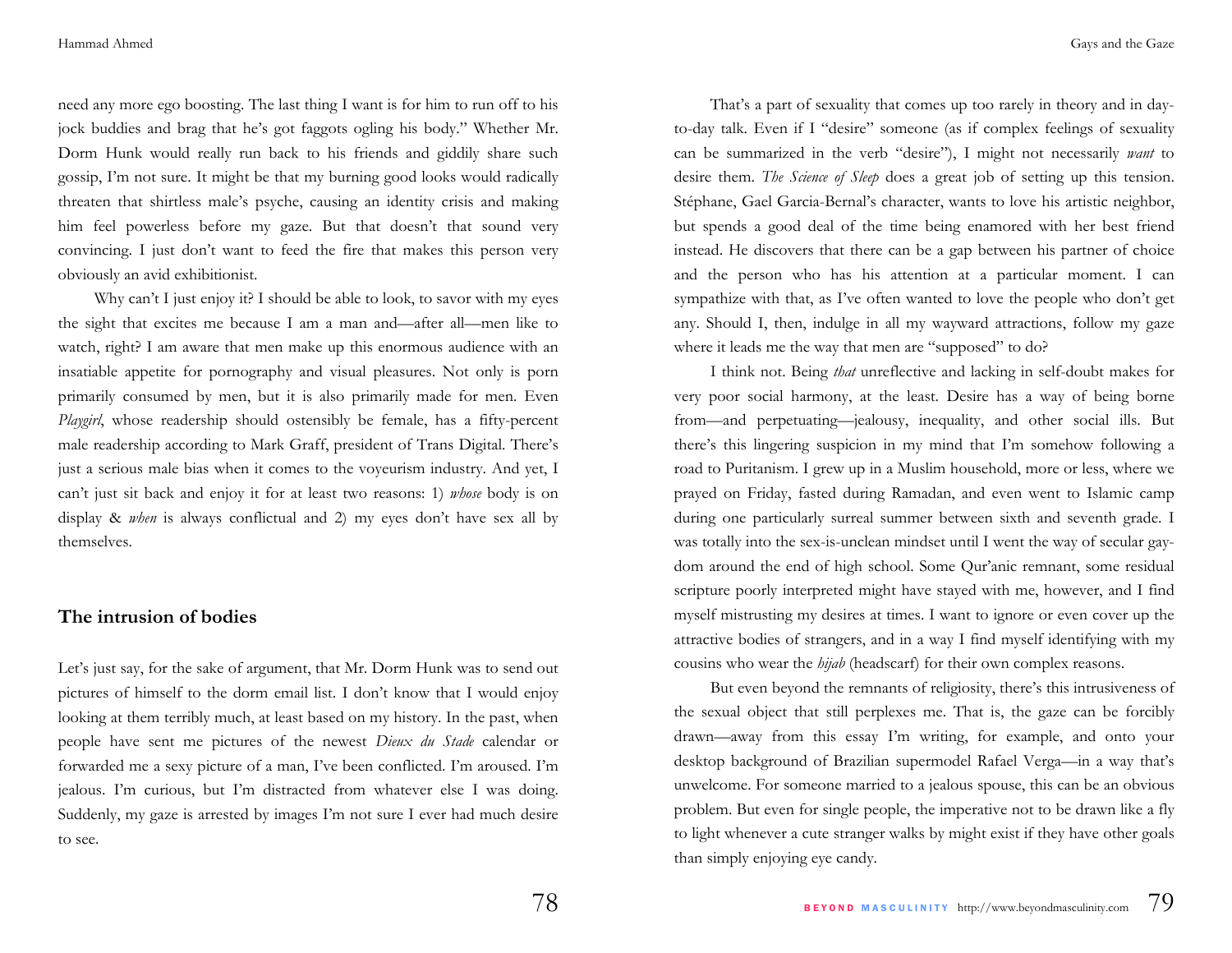I'm not saying that closing one's eyes or covering up attractive bodies is an ethical, or even an effective, strategy. Lord knows that the objects meant to conceal often acquire a spectral sexuality of their own—like lingerie or masks. What I'm arguing is that while veiling women might seem like objectifying them, the real objectification is *not giving them a choice in the matter*. When society (read: men) insist that women dress modestly, I think they are trying to transcend their own particular feelings of objectification as well.

 Maybe sometimes I'd rather Mr. Dorm Hunk threw on a sweatshirt instead of laying around half-naked all the time. I'm torn, however, because he *is* enticing, after all. But I don't want to be enticed by him—not just because it's distracting and intrusive. It also has something to do with the fact that Mr. Dorm Hunk is generally a white, muscular man. Skin color and race have become less of a factor of attraction for me, but I remember wondering some years back why I was so consistently attracted to white guys. I thought that, maybe if I just tried looking at the other brownish-beige folks all around, I'd discover that I like them, too. But this didn't work when I was in the closet trying to like girls, and it only barely worked to spur my interest in non-white men.

Really, I had to be put in an environment where people of color asserted their sexuality more clearly through their image and their expression. Like a Latin dance club, or maybe a Persian wrestling match. It's not entirely possible for someone to change their sexuality—but I think it's possible for someone to discover a new part of it when they find themselves in a new context. When slowly I noticed being fond of certain "other colors" too, I became more comfortable with my sexuality. And I still resist the white Adonis sort of aesthetic, if only because I think that somehow gives away too much power. I need to retain control over my gaze in this particular arena. It's a difficult, ongoing process, but an important one.

Even though the appearance of sexualized bodies can sometimes be intrusive, it can also sometimes be welcome. Like when you go watch the Bourne movies simply because Matt Damon is cute. There is certainly a time and a place for attraction. But even then, I feel a certain level of discomfort with my gaze. The reason that I don't always want to gaze at sexualized bodies is that my eyes can not touch. Looking at people—but not touching them—seems rather prohibitive. I've always thought that museums suck for precisely this reason. I want to touch all the exhibits! I want to touch the pots and the paintings and the spectators—and even the museum guards. I'd be much happier sometimes, I think, if I were able to close my eyes and feel my way around the mess of bodies that I lived among. There's this increased communication, this heightened intersubjectivity, when two bodies touch that just gazing simply cannot compete with.

## **Looking Forward**

We all struggle with our sexuality at times. Gay or straight, male or female, black, white, brown, green or fuchsia. But it's a particularly interesting puzzle, this question about how the act of looking at someone sexually can be unwelcome or desirable for either party. What gets really complicated is when we try to take control of our desire by controlling our gaze—by choosing to look away. As I've tried to discuss, and as I continue to learn in my life, there are merits to this approach. And then there are times, as in Paris, when you want to push someone just to have them look at you in the face.

I no longer wonder why some women feel objectified when men stare at them—because I realize that their experience is so vastly different from mine. They suffer from a real overdose of attention, whereas I have often wondered whether it's even safe to look at a man with any hint of interest. That difference in being able to look is a fundamental inequality between hetero society and queer society. I can understand what some feminists tried to argue when they called the gaze a weapon, even as I see that it applies very little to my experience.

Moving forward from that line of argument, I feel we should understand the gaze not always as a masculine weapon, but as one way of